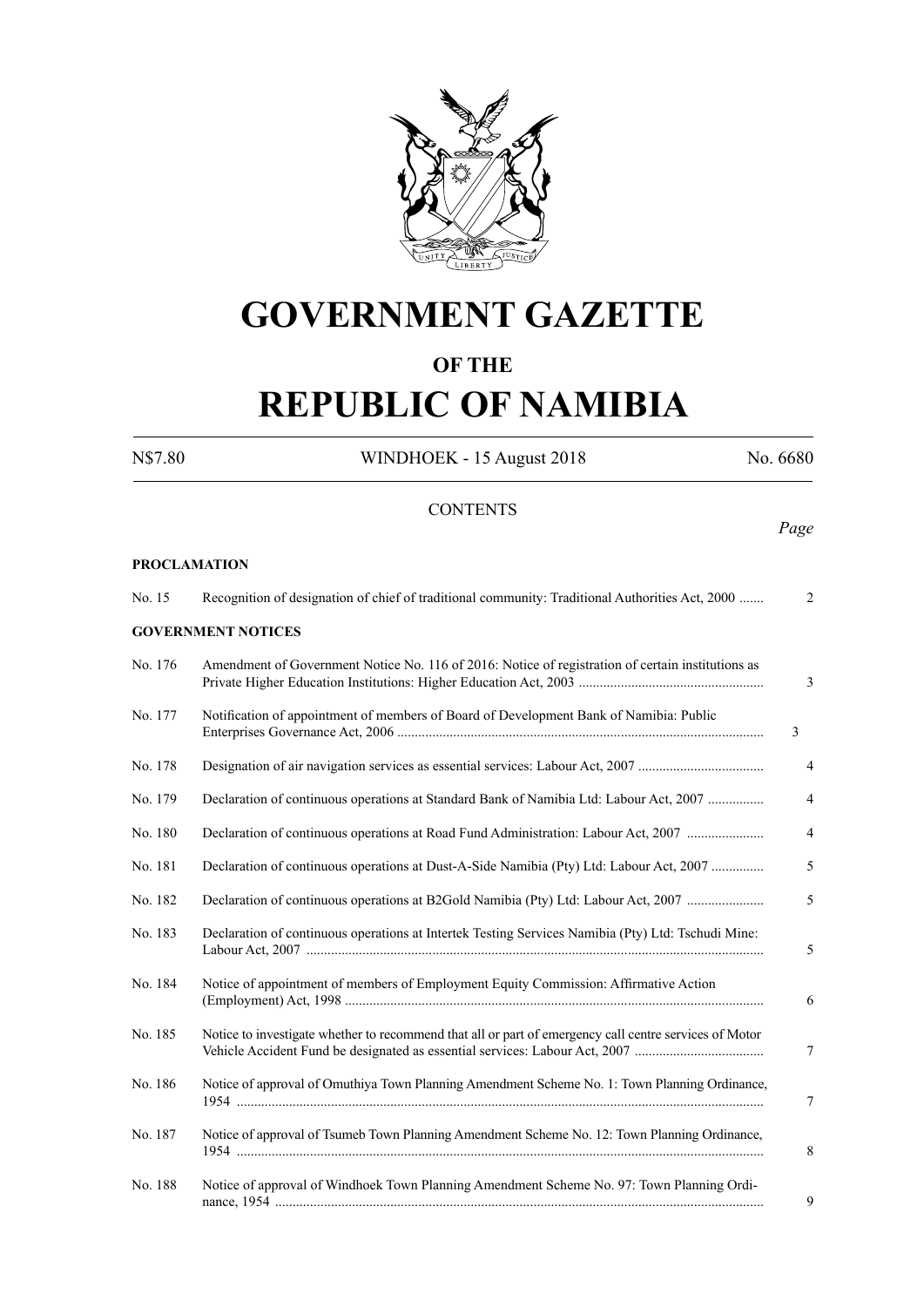| No. 189 | Notice of approval of Outapi Town Planning Amendment Scheme No. 5: Town Planning Ordinance,          | 8  |
|---------|------------------------------------------------------------------------------------------------------|----|
| No. 190 | Notice of approval of Lüderitz Town Planning Amendment Scheme No. 8: Town Planning Ordinance,        | 9  |
|         | <b>GENERAL NOTICES</b>                                                                               |    |
| No. 480 |                                                                                                      | 9  |
| No. 481 |                                                                                                      | 9  |
| No. 482 |                                                                                                      | 10 |
| No. 483 |                                                                                                      | 10 |
| No. 484 |                                                                                                      | 11 |
| No. 485 |                                                                                                      | 11 |
| No. 486 | Public enquiry notice on the setting, establishing and issue of Namibian Standard including it's     | 11 |
| No. 487 | Withdrawal of Namibian Standard including it's full particulars and the description of the           | 12 |
| No. 488 | Notice on the setting, establishing and issue of Namibian Standards including their full particulars | 12 |

### **Proclamation**

#### by the

#### **PRESIDENT OF THE REPUBLIC OF NAMIBIA**

No. 15 2018

#### RECOGNITION OF DESIGNATION OF CHIEF OF TRADITIONAL COMMUNITY: TRADITIONAL AUTHORITIES ACT, 2000

In terms of subsection (2) of section 6 of the Traditional Authorities Act, 2000 (Act No. 25 of 2000),  $I -$ 

- (a) recognise the designation of the person, in respect of whom the particulars referred to in subsection (1) of that section are set out in the Schedule, as chief of the traditional community mentioned in that Schedule; and
- (b) withdraw Proclamation No. 10 of 1 December 2016.

#### **SCHEDULE**

| <b>OVAHERERO TRADITIONAL AUTHORITY</b> |                  |  |
|----------------------------------------|------------------|--|
| Name:                                  | Vekuii Rukoro    |  |
| Office:                                | Chief            |  |
| Traditional title:                     | Ombara Otjitambi |  |
| Date of designation:                   | 1 December 2016  |  |
| Traditional community:                 | Ovaherero        |  |
| Physical address:                      | Aminius          |  |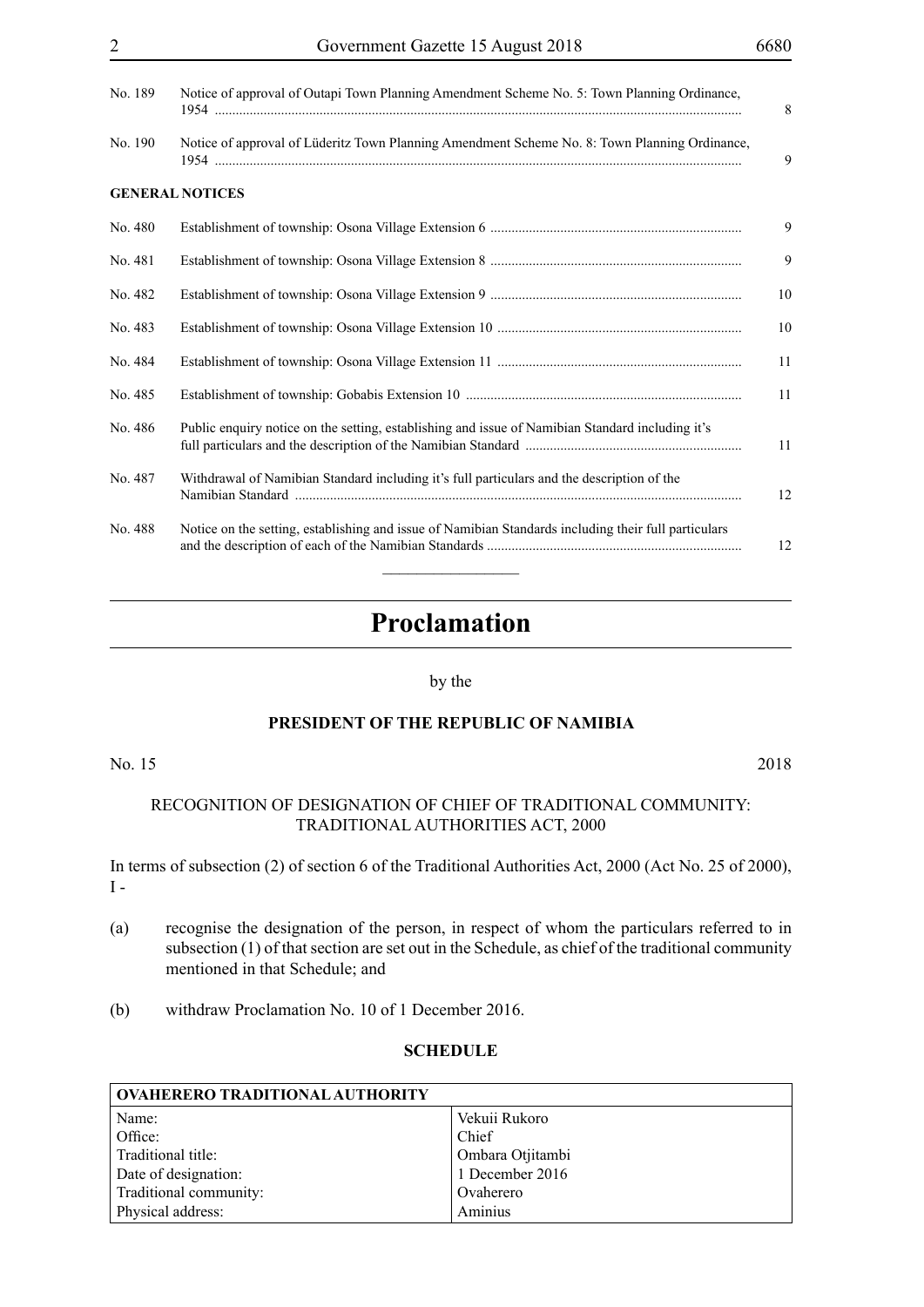Given under my Hand and the Seal of the Republic of Namibia at Windhoek, this 24th day of July, Two Thousand and Eighteen.

#### **HAGE G. GEINGOB President BY ORDER OF THE PRESIDENT**

### **Government Notices**

 $\frac{1}{2}$ 

#### **MINISTRY OF HIGHER EDUCATION, TRAINING AND INNOVATION**

No. 176 2018

#### AMENDMENT OF GOVERNMENT NOTICE NO. 116 OF 2016: NOTICE OF REGISTRATION OF CERTAIN INSTITUTIONS AS PRIVATE HIGHER EDUCATION INSTITUTIONS: HIGHER EDUCATION ACT, 2003

In terms of section 28(2)(a)(iii) of the Higher Education Act, 2003 (Act No. 26 of 2003), I give notice that I have amended Government Notice No. 116 of 1 June 2016 by the substitution for paragraph (b) of the following paragraph:

"(b) International Training College Lingua;".

#### **A. A. VAN KENT REGISTRAR OF PRIVATE HIGHER EDUCATION INSTITUTIONS** Windhoek, 26 July 2018

#### **MINISTRY OF FINANCE**

 $\frac{1}{2}$ 

No. 177 2018

#### NOTIFICATION OF APPOINTMENT OF MEMBERS OF BOARD OF DEVELOPMENT BANK OF NAMIBIA: PUBLIC ENTERPRISES GOVERNANCE ACT, 2006

In terms of section 15(7) of the Public Enterprises Governance Act, 2006 (Act No. 2 of 2006), I notify that I have appointed the persons whose names appear in Column 1 of the Table as members of the Board of Development Bank of Namibia for the period indicated directly opposite their names in Column 2.

#### **TABLE**

| Column 1                  | Column 2                            |
|---------------------------|-------------------------------------|
| 1. Ms. Tania Hangula      | 1 April 2018 until 31 December 2020 |
| 2. Ms. Tabitha Mbome      | 1 April 2018 until 31 December 2020 |
| 3. Mr. Kai Victor Geschke | 1 April 2018 until 31 December 2020 |
| 4. Mr. James Cumming      | 1 April 2018 until 31 December 2020 |
| 5. Ms. Diana Husselman    | 1 April 2018 until 31 December 2020 |
| 6. Mr. Martin Inkumbi     | 1 April 2018 until 31 December 2020 |

 $\frac{1}{2}$ 

**C-H. G. Schlettwein MINISTER OF FINANCE** Windhoek, 23 July 2018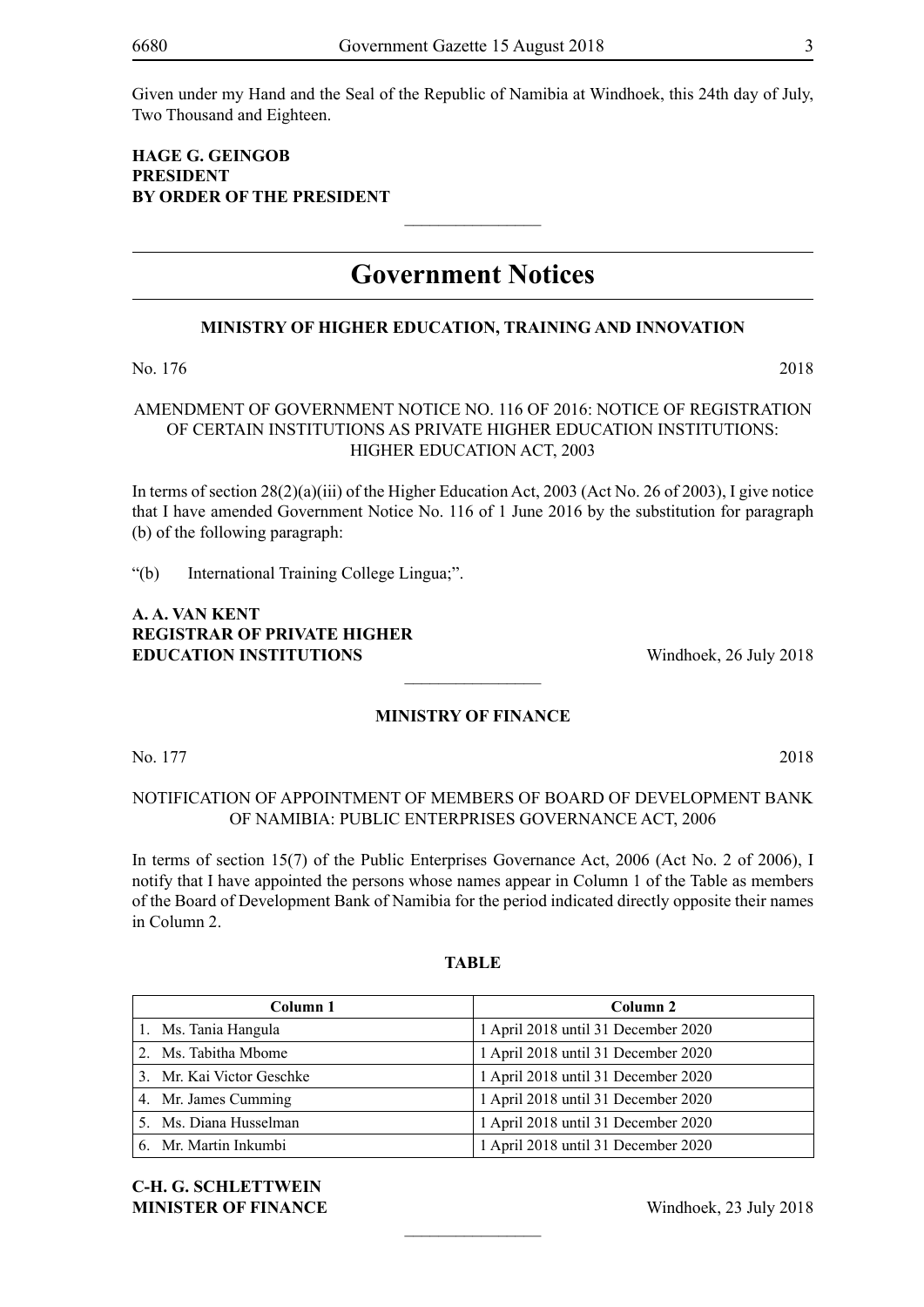#### **MINISTRY OF LABOUR, INDUSTRIAL RELATIONS AND EMPLOYMENT CREATION**

No. 178 2018

DESIGNATION OF AIR NAVIGATION SERVICES AS ESSENTIAL SERVICES: LABOUR ACT, 2007

In terms of section 77(4) of the Labour Act, 2007 (Act No. 11 of 2007), I designate the following air navigation services as essential services:

- 1. Air traffic management services;
- 2. Communication, navigation and surveillance system services;
- 3. Search and rescue services;
- 4. Aeronautical information services; and
- 5. Meteorological services for air navigation.

**E. NGHIMTINA MINISTER OF LABOUR, INDUSTRIAL RELATIONS AND EMPLOYMENT CREATION** Windhoek, 3 August 2018

#### **MINISTRY OF LABOUR INDUSTRIAL RELATIONS AND EMPLOYMENT CREATION**

 $\overline{\phantom{a}}$  , where  $\overline{\phantom{a}}$ 

No. 179 2018

DECLARATION OF CONTINUOUS OPERATIONS AT STANDARD BANK NAMIBIA LTD: LABOUR ACT, 2007

Under section 15(1) and (2) of the Labour Act, 2007 (Act No. 11 of 2007), I declare the operations at Standard Bank Namibia Ltd's Customer Contact Centre and Information Technology Department to be continuous operations and permit the working of continuous shifts in respect of those operations from 25 June 2018 to 24 June 2021.

#### **E. NGHIMTINA MINISTER OF LABOUR, INDUSTRIAL RELATIONS AND EMPLOYMENT CREATION** Windhoek, 3 August 2018

**MINISTRY OF LABOUR INDUSTRIAL RELATIONS AND EMPLOYMENT CREATION**

 $\frac{1}{2}$ 

No. 180 2018

#### DECLARATION OF CONTINUOUS OPERATIONS AT ROAD FUND ADMINISTRATION: LABOUR ACT, 2007

Under section 15(1) and (2) of the Labour Act, 2007 (Act No. 11 of 2007), I declare the operations at Road Fund Administration to be continuous operations and permit the working of continuous shifts in respect of those operations from 1 July 2018 to 30 June 2021.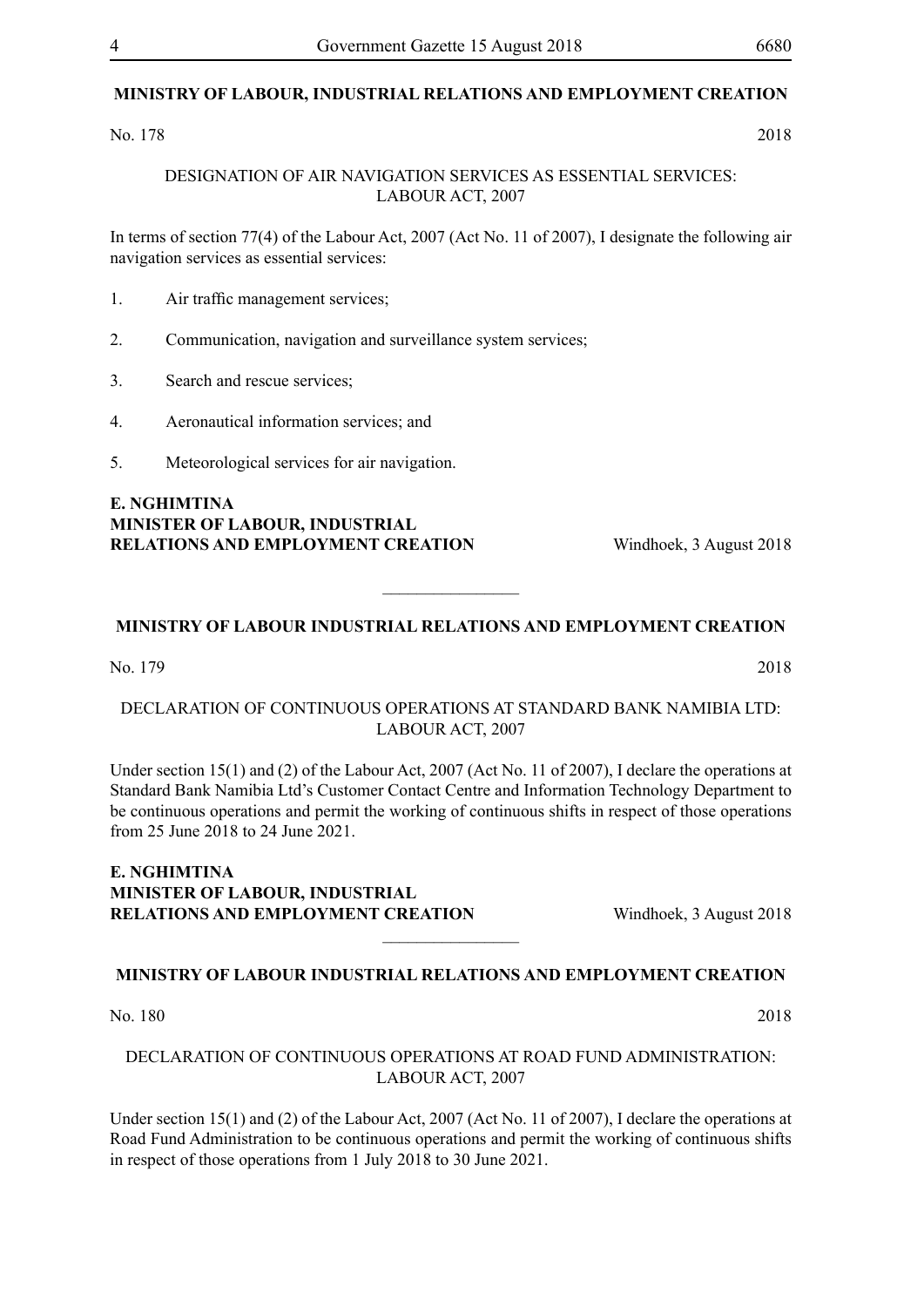#### **E. NGHIMTINA MINISTER OF LABOUR, INDUSTRIAL RELATIONS AND EMPLOYMENT CREATION** Windhoek, 1 August 2018

#### **MINISTRY OF LABOUR INDUSTRIAL RELATIONS AND EMPLOYMENT CREATION**

 $\frac{1}{2}$ 

No. 181 2018

DECLARATION OF CONTINUOUS OPERATIONS AT DUST-A-SIDE NAMIBIA (PTY) LTD: LABOUR ACT, 2007

Under section 15(1) and (2) of the Labour Act, 2007 (Act No. 11 of 2007), I declare the operations at Dust-A-Side Namibia (Pty) Ltd to be continuous operations and permit the working of continuous shifts in respect of those operations from 1 July 2018 to 30 June 2021.

#### **E. NGHIMTINA MINISTER OF LABOUR, INDUSTRIAL RELATIONS AND EMPLOYMENT CREATION** Windhoek, 1 August 2018

#### **MINISTRY OF LABOUR INDUSTRIAL RELATIONS AND EMPLOYMENT CREATION**

 $\overline{\phantom{a}}$  , where  $\overline{\phantom{a}}$ 

No. 182 2018

DECLARATION OF CONTINUOUS OPERATIONS AT B2GOLD NAMIBIA (PTY) LTD: LABOUR ACT, 2007

Under section 15(1) and (2) of the Labour Act, 2007 (Act No. 11 of 2007), I declare the operations at B2Gold Namibia (Pty) Ltd to be continuous operations and permit the working of continuous shifts in respect of those operations from 1 June 2018 to 31 May 2021.

#### **E. NGHIMTINA MINISTER OF LABOUR, INDUSTRIAL RELATIONS AND EMPLOYMENT CREATION** Windhoek, 1 August 2018

#### **MINISTRY OF LABOUR, INDUSTRIAL RELATIONS AND EMPLOYMENT CREATION**

 $\frac{1}{2}$ 

No. 183 2018

#### DECLARATION OF CONTINUOUS OPERATIONS: INTERTEK TESTING SERVICES NAMIBIA (PTY) LTD: TSCHUDI MINE: LABOUR ACT, 2007

Under section 15(1) and (2) of the Labour Act, 2007 (Act No. 11 of 2007), I declare the operations of Intertek Testing Services Namibia (Pty) Ltd at Tschudi Mine to be continuous operations and permit the working of continuous shifts in respect of those operations with effect from 1 July 2018 to 30 June 2021.

 $\overline{\phantom{a}}$  , where  $\overline{\phantom{a}}$ 

**E. NGHIMTINA MINISTER OF LABOUR, INDUSTRIAL RELATIONS AND EMPLOYMENT CREATION** Windhoek, 24 July 2018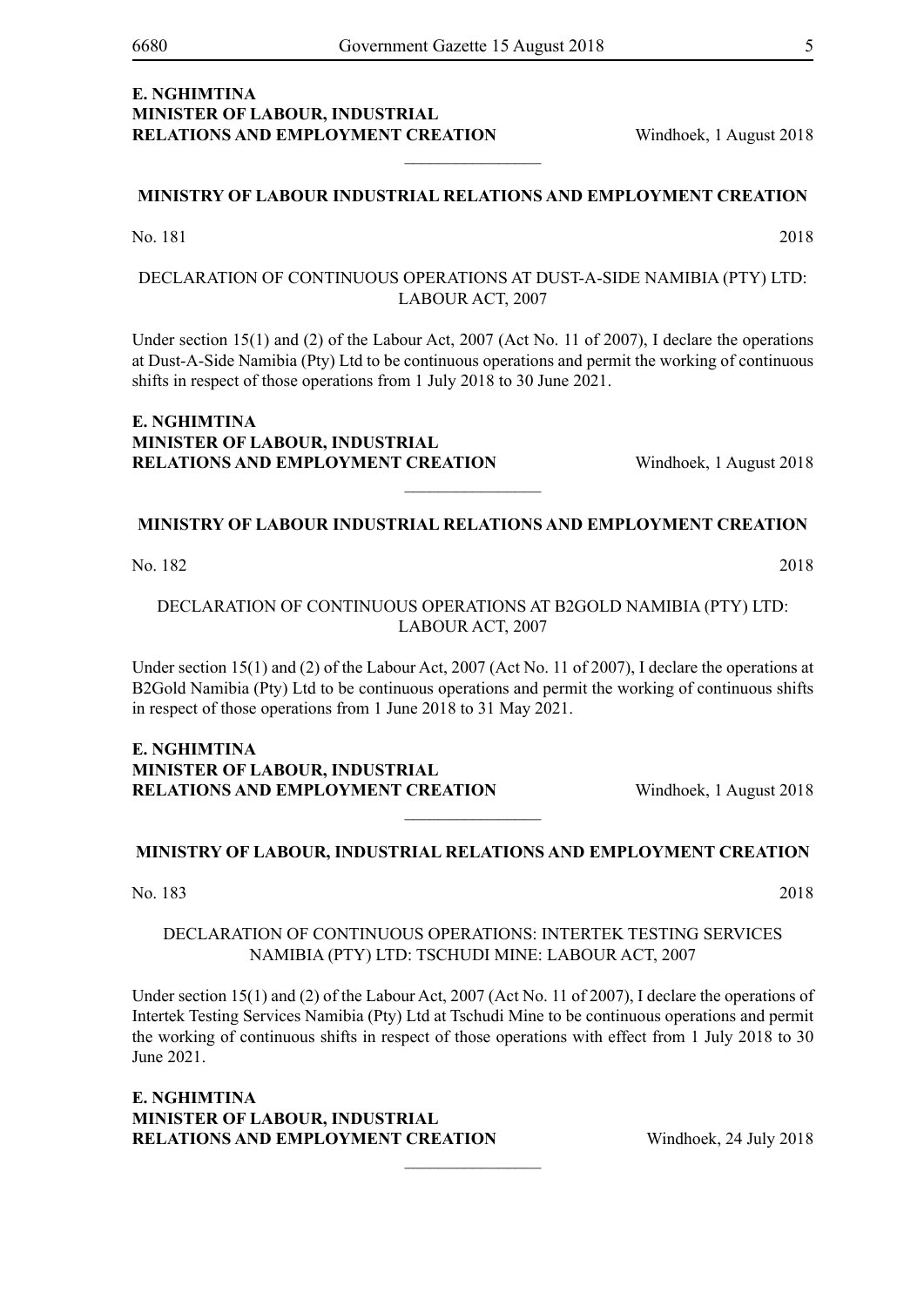#### **MINISTRY OF LABOUR, INDUSTRIAL RELATIONS AND EMPLOYMENT CREATION**

No. 184 2018

#### NOTICE OF APPOINTMENT OF MEMBERS OF EMPLOYMENT EQUITY COMMISSION: AFFIRMATIVE ACTION (EMPLOYMENT) ACT, 1998

Under section 13 of the Interpretation of Law Proclamation, 1920 (Proclamation No. 37 of 1920), read with section 6 of the Affirmative Action (Employment) Act, 1998 (Act No. 29 of 1998), I have with the approval of the National Assembly appointed -

(a) the persons mentioned in column 2 of the Schedule as substantive members, and

(b) the persons mentioned in column 3 of the Schedule as alternate members,

of the Employment Equity Commission, for a period of three years with effect from 1 June 2018 to 30 June 2021.

#### **E. NGHIMTINA MINISTER OF LABOUR, INDUSTRIAL RELATIONS AND EMPLOYMENT CREATION** Windhoek, 31 July 2018

| Column 1                    | Column 2                            | Column 3                          |
|-----------------------------|-------------------------------------|-----------------------------------|
| <b>Group Represented</b>    | <b>Names of Substantive Members</b> | <b>Names of Alternate Members</b> |
| 1. State $6(1)(b)$          | Ms. Josephine Sifani                | Ms. Julia Hamhata                 |
|                             | Mr. Nehemia Nghishekwa              | Ms. Jennifer Dunn                 |
|                             | Mrs. Inga Ndaningina                | Mrs. Margaret Sezuni              |
|                             | Ms. Rosina Mubonenwa                | Mr. Nichlas Mbingeneeko           |
| 2. Trade Unions $6(1)(c)$   | Mr. Moses Shiikwa                   | Ms. Penehupifo Ivali              |
|                             | Mr. Ujama Kaahangoro                | Ms. Carol Venessa Otto            |
| 3. Employers organisation   | Mr. Hofni Shikongo                  | Ms. Liezl Jansen Van Rensburg     |
| 6(1)(d)                     |                                     |                                   |
|                             | Mrs. Ramona Wittsack                | Mr. Timothy Izaks                 |
| 4. Racially Disadvantaged   | Ms. Wilhelmina Ndinelago Sheehama   | Mr. Erich Erwin Paulino           |
| 6(1)(e)                     |                                     |                                   |
|                             | Mr. Charles L Pieter                | Ms. Charmaine Tjirare             |
| 5. Women $6(1)(f)$          | Mr. Rosalia Gabriel                 | Ms. Katrina Liswani               |
|                             | Ms. Amber Coerecius                 | Ms. Jennifer Coerecius            |
| 6. Persosns with disability | Mr. Sieben Katjiuanjo               | Ms. Anna-liisa Nekwaya            |
| 6(1)(g)                     |                                     |                                   |
|                             | Ms. Beata Ndinelao Armas            | Ms. Daniel Siremo Trum            |
|                             |                                     |                                   |

#### **SCHEDULE**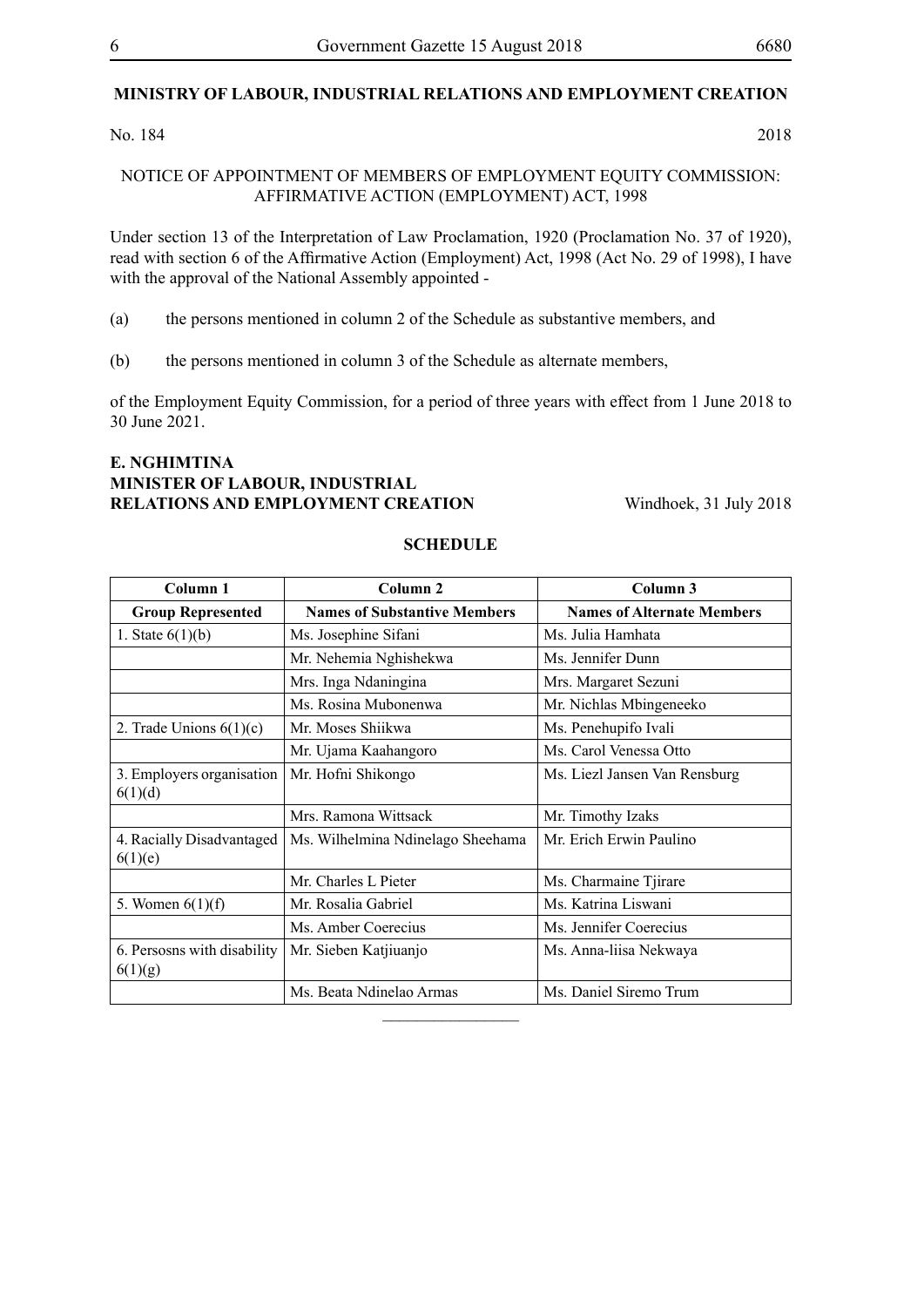#### **MINISTRY OF LABOUR, INDUSTRIAL RELATIONS AND EMPLOYMENT CREATION**

#### No. 185 2018

#### NOTICE TO INVESTIGATE WHETHER TO RECOMMEND THAT ALL OR PART OF EMERGENCY CALL CENTRE SERVICES OF MOTOR VEHICLE ACCIDENT FUND BE DESIGNATED AS ESSENTIAL SERVICES: LABOUR ACT, 2007

In terms of section 77(2) of the Labour Act, 2007 (Act No. 11 of 2007), the Essential Services Committee -

- (a) give notice that it intend to conduct an investigation as to whether to recommend that all or part of the emergency call centre services of the Motor Vehicle Accident Fund be designated as essential services;
- (b) invite interested parties to make written submissions concerning the emergency call centre services referred to in paragraph (a) by not later than 28 September 2018, to the Division: International Relations and Advice, Subdivision: Labour Advisory Council, Ministry of Labour, Industrial Relations and Employment Creation, Private Bag 19005, Windhoek, 32 Mercedes Street, Khomasdal, for attention Ms. M. Nicodemus (e-mail: Meriam.Nicodemus@) mol.gov.na); and
- (c) will hold a public hearing at which interested parties referred to in paragraph (b) may make oral representations on 11 October 2018 at 9h00, at the Ministerial Conference Hall, Ministry of Labour, Industrial Relations and Employment Creation, 32 Mercedes Street, Khomasdal, Windhoek.

#### **J. N. KWEDHI Chairperson Essential Services Committee**

#### **MINISTRY OF URBAN AND RURAL DEVELOPMENT**

 $\frac{1}{2}$ 

No. 186 2018

#### NOTICE OF APPROVAL OF OMUTHIYA TOWN PLANNING AMENDMENT SCHEME NO. 1: TOWN PLANNING ORDINANCE, 1954

In terms of section 26(2) of the Town Planning Ordinance, 1954 (Ordinance No. 18 of 1954), I give notice that I have under subsection (1) of that section read with section 27(1) of that Ordinance, approved the Omuthiya Town Planning Amendment Scheme No. 1 of the Town Council of Omuthiya.

 $\frac{1}{2}$ 

**P. MUSHELENGA MINISTER OF URBAN AND RURAL DEVELOPMENT** Windhoek. 31 July 2018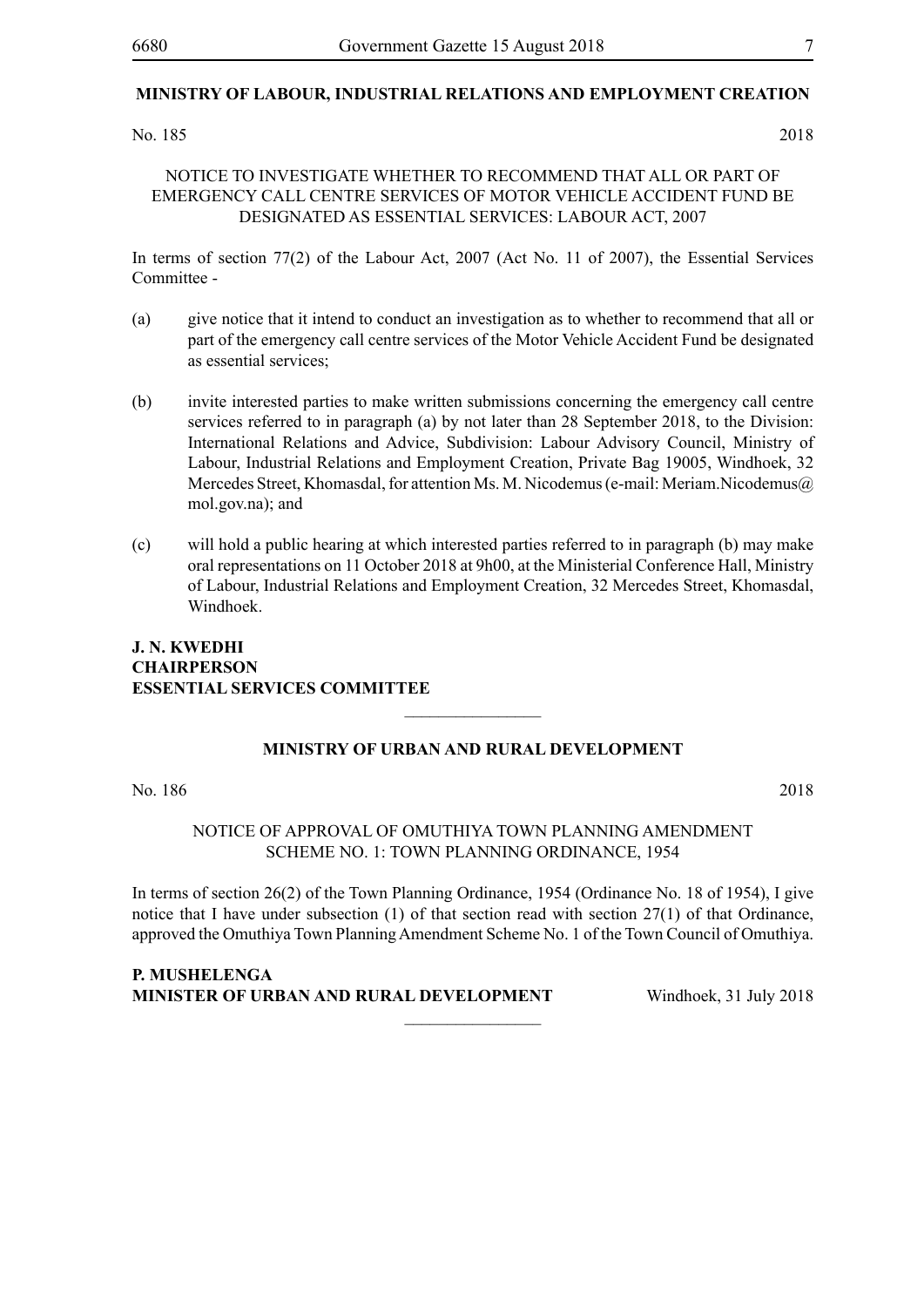#### **MINISTRY OF URBAN AND RURAL DEVELOPMENT**

No. 187 2018

#### NOTICE OF APPROVAL OF TSUMEB TOWN PLANNING AMENDMENT SCHEME NO. 12: TOWN PLANNING ORDINANCE, 1954

In terms of section 26(2) of the Town Planning Ordinance, 1954 (Ordinance No. 18 of 1954), I give notice that I have under subsection (1) of that section read with section 27(1) of that Ordinance, approved the Tsumeb Town Planning Amendment Scheme No. 12 of the Municipal Council of Tsumeb.

#### **P. MUSHELENGA MINISTER OF URBAN AND RURAL DEVELOPMENT** Windhoek, 31 July 2018

#### **MINISTRY OF URBAN AND RURAL DEVELOPMENT**

 $\overline{\phantom{a}}$  , where  $\overline{\phantom{a}}$ 

No. 188 2018

NOTICE OF APPROVAL OF WINDHOEK TOWN PLANNING AMENDMENT SCHEME NO. 97: TOWN PLANNING ORDINANCE, 1954

In terms of section 26(2) of the Town Planning Ordinance, 1954 (Ordinance No. 18 of 1954), I give notice that I have under subsection (1) of that section read with section 27(1) of that Ordinance, approved the Windhoek Town Planning Amendment Scheme No. 97 of the Municipal Council of Windhoek.

#### **P. MUSHELENGA MINISTER OF URBAN AND RURAL DEVELOPMENT** Windhoek, 31 July 2018

#### **MINISTRY OF URBAN AND RURAL DEVELOPMENT**

 $\frac{1}{2}$ 

No. 189 2018

NOTICE OF APPROVAL OF OUTAPI TOWN PLANNING AMENDMENT SCHEME NO. 5: TOWN PLANNING ORDINANCE, 1954

In terms of section 26(2) of the Town Planning Ordinance, 1954 (Ordinance No. 18 of 1954), I give notice that I have under subsection (1) of that section read with section 27(1) of that Ordinance, approved the Outapi Town Planning Amendment Scheme No. 5 of the Town Council of Outapi.

 $\frac{1}{2}$ 

**P. MUSHELENGA MINISTER OF URBAN AND RURAL DEVELOPMENT** Windhoek, 31 July 2018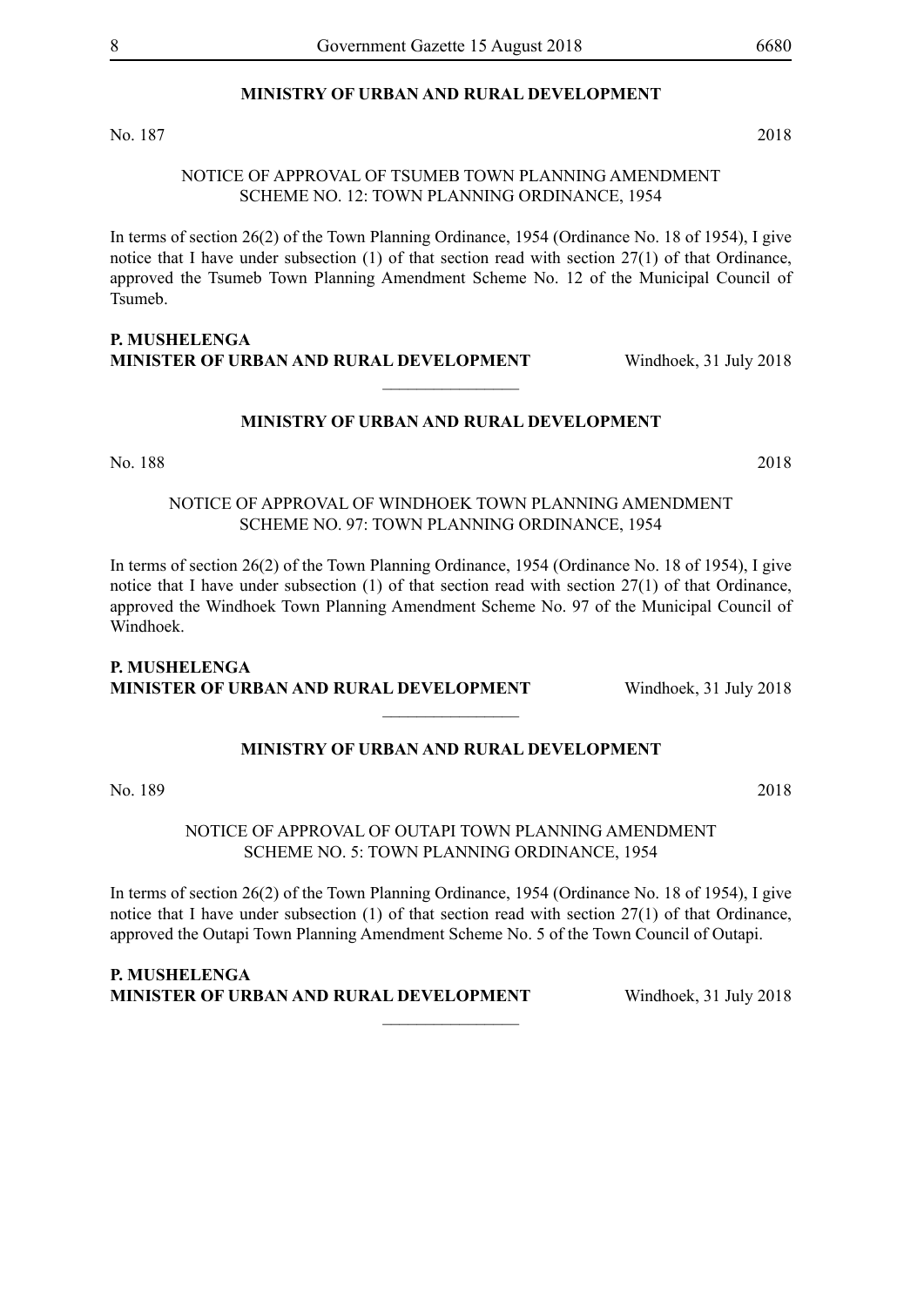#### **MINISTRY OF URBAN AND RURAL DEVELOPMENT**

No. 190 2018

#### NOTICE OF APPROVAL OF Lüderitz TOWN PLANNING AMENDMENT SCHEME NO. 8: TOWN PLANNING ORDINANCE, 1954

In terms of section 26(2) of the Town Planning Ordinance, 1954 (Ordinance No. 18 of 1954), I give notice that I have under subsection (1) of that section read with section 27(1) of that Ordinance, approved the Lüderitz Town Planning Amendment Scheme No. 8 of the Town Council of Lüderitz.

#### **P. MUSHELENGA MINISTER OF URBAN AND RURAL DEVELOPMENT** Windhoek, 31 July 2018

### **General Notices**

 $\frac{1}{2}$ 

No. 480 2018

#### ESTABLISHMENT OF TOWNSHIP: OSONA VILLAGE EXTENSION 6

Notice is hereby given in terms of subsection (5) of section 5 of the Townships and Division of Land Ordinance, 1963 (Ordinance No. 11 of 1963), that application has been made for the establishment of the township **Osona Village Extension 6** situated on Portion 210 of the Farm Osona Commonage No. 65 and that the application is lying open for inspection at the Office of the Division Planning, Ministry of Urban and Rural Development 2nd Floor, GRN Office Park in Windhoek, the Office of the Surveyor-General in Windhoek, and at the Office of the Chief Executive Officer, Municipality of Okahandja.

Any person who wishes to object to the application or who desires to be heard in the matter, may give personal evidence before the Townships Board at the meeting of the Board which will be held on **9 October 2018 at 09:00** at the Offices of the Surveyor-General and the Registrar of Deeds in Windhoek, or submit written evidence to the Townships Board, Private Bag 13289, Windhoek: Provided that such written evidence shall reach the Secretary of the Townships Board not later than **5 October 2018 before 12:00**.

**L.D. UYEPA CHAIRMAN: TOWNSHIPS BOARD**

No. 481 2018

#### ESTABLISHMENT OF TOWNSHIP: OSONA VILLAGE EXTENSION 8

 $\frac{1}{2}$ 

Notice is hereby given in terms of subsection (5) of section 5 of the Townships and Division of Land Ordinance, 1963 (Ordinance No. 11 of 1963), that application has been made for the establishment of the township **Osona Village Extension 8** situated on Portion 217 of the Farm Osona Commonage No. 65 and that the application is lying open for inspection at the Office of the Division Planning, Ministry of Urban and Rural Development 2nd Floor, GRN Office Park in Windhoek, the Office of the Surveyor-General in Windhoek, and at the Office of the Chief Executive Officer, Municipality of Okahandja.

Any person who wishes to object to the application or who desires to be heard in the matter, may give personal evidence before the Townships Board at the meeting of the Board which will be held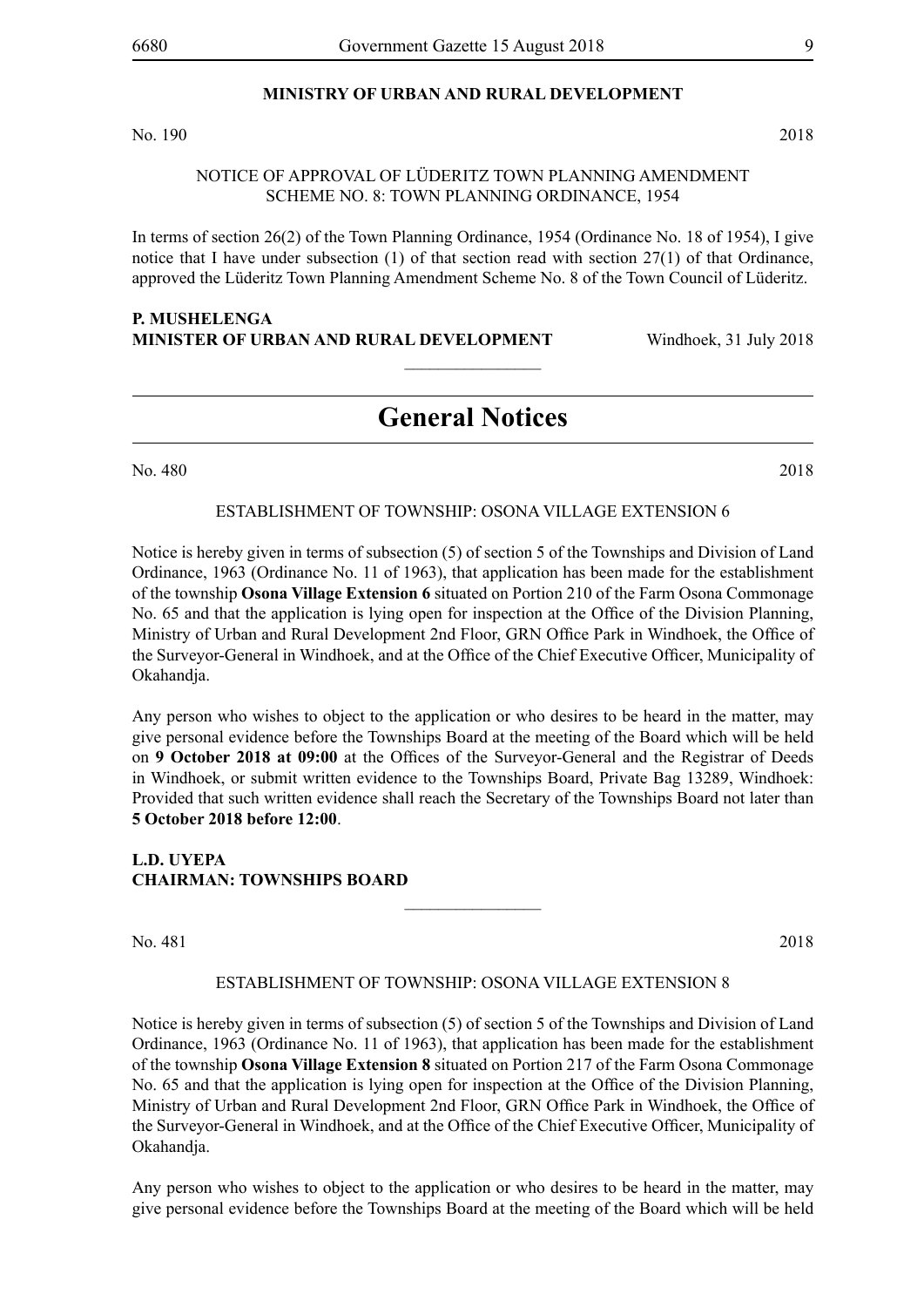on **9 October 2018 at 09:00** at the Offices of the Surveyor-General and the Registrar of Deeds in Windhoek, or submit written evidence to the Townships Board, Private Bag 13289, Windhoek: Provided that such written evidence shall reach the Secretary of the Townships Board not later than **5 October 2018 before 12:00**.

#### **L.D. UYEPA CHAIRMAN: TOWNSHIPS BOARD**

No. 482 2018

#### ESTABLISHMENT OF TOWNSHIP: OSONA VILLAGE EXTENSION 9

 $\overline{\phantom{a}}$  , where  $\overline{\phantom{a}}$ 

Notice is hereby given in terms of subsection (5) of section 5 of the Townships and Division of Land Ordinance, 1963 (Ordinance No. 11 of 1963), that application has been made for the establishment of the township **Osona Village Extension 9** situated on the Portion 221 of the Farm Osona Commonage No. 65 and that the application is lying open for inspection at the Office of the Division Planning, Ministry of Urban and Rural Development 2nd Floor, GRN Office Park in Windhoek, the Office of the Surveyor-General in Windhoek, and at the Office of the Chief Executive Officer, Municipality of Okahandja.

Any person who wishes to object to the application or who desires to be heard in the matter, may give personal evidence before the Townships Board at the meeting of the Board which will be held on **9 October 2018 at 09:00** at the Offices of the Surveyor-General and the Registrar of Deeds in Windhoek, or submit written evidence to the Townships Board, Private Bag 13289, Windhoek: Provided that such written evidence shall reach the Secretary of the Townships Board not later than **5 October 2018 before 12:00**.

#### **L.D. UYEPA CHAIRMAN: TOWNSHIPS BOARD**

No. 483 2018

#### ESTABLISHMENT OF TOWNSHIP: OSONA VILLAGE EXTENSION 10

 $\overline{\phantom{a}}$  , where  $\overline{\phantom{a}}$ 

Notice is hereby given in terms of subsection (5) of section 5 of the Townships and Division of Land Ordinance, 1963 (Ordinance No. 11 of 1963), that application has been made for the establishment of the township **Osona Village Extension 10** situated on the Portion 226 of the Farm Osona Commonage No. 65 and that the application is lying open for inspection at the Office of the Division Planning, Ministry of Urban and Rural Development 2 Floor, GRN Office Park in Windhoek, the Office of the Surveyor-General in Windhoek, and at the Office of the Chief Executive Officer, Municipality of Okahandja.

Any person who wishes to object to the application or who desires to be heard in the matter, may give personal evidence before the Townships Board at the meeting of the Board which will be held on **9 October 2018 at 09:00** at the Offices of the Surveyor-General and the Registrar of Deeds in Windhoek, or submit written evidence to the Townships Board, Private Bag 13289, Windhoek: Provided that such written evidence shall reach the Secretary of the Townships Board not later than **5 October 2018 before 12:00**.

 $\frac{1}{2}$ 

**L.D. UYEPA CHAIRMAN: TOWNSHIPS BOARD**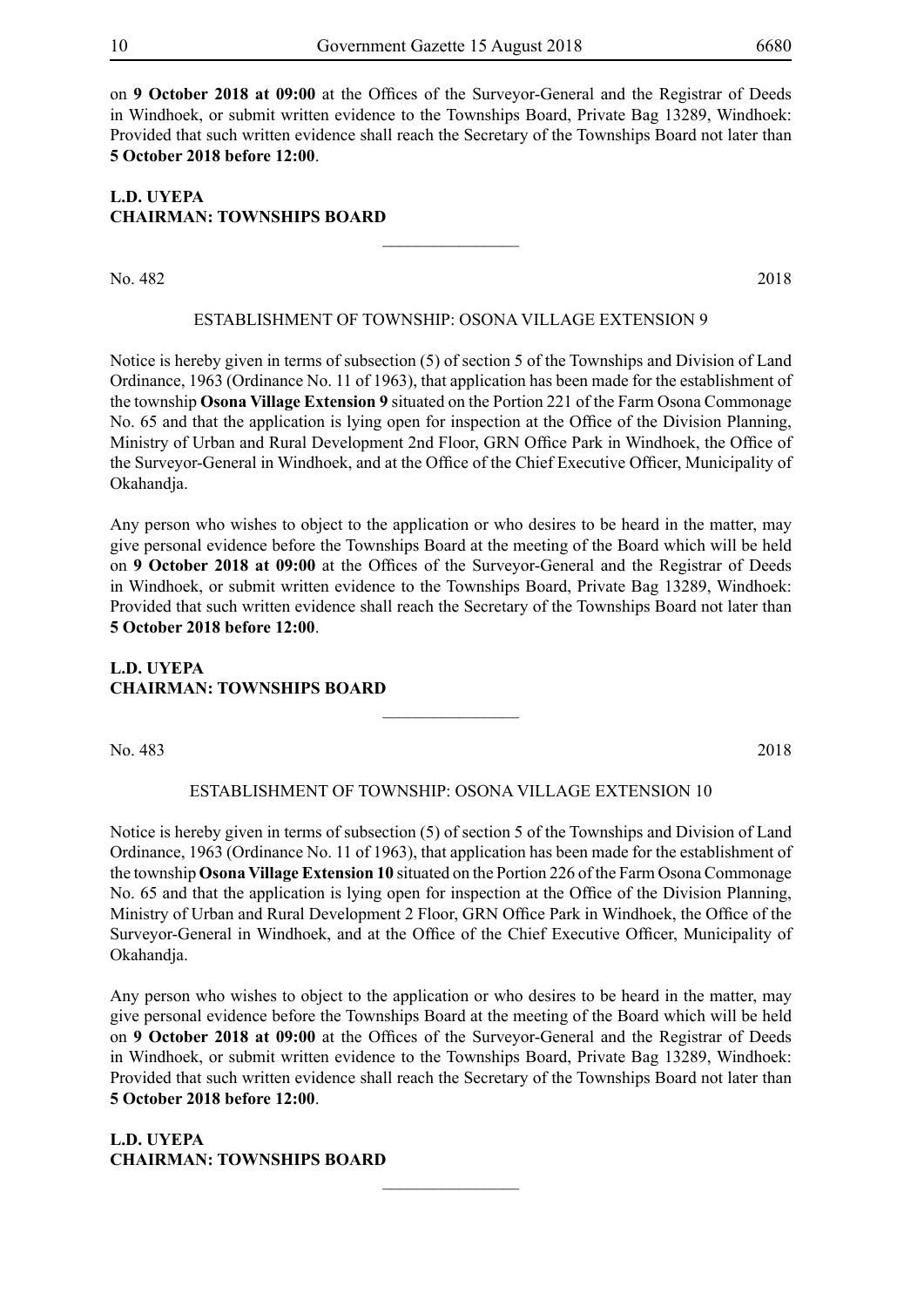No. 484 2018

#### ESTABLISHMENT OF TOWNSHIP: OSONA VILLAGE EXTENSION 11

Notice is hereby given in terms of subsection (5) of section 5 of the Townships and Division of Land Ordinance, 1963 (Ordinance No. 11 of 1963), that application has been made for the establishment of the township **Osona Village Extension 11** situated on the Portion 227 of the Farm Osona Commonage No. 65 and that the application is lying open for inspection at the Office of the Division Planning, Ministry of Urban and Rural Development 2nd Floor, GRN Office Park in Windhoek, the Office of the Surveyor-General in Windhoek, and at the Office of the Chief Executive Officer, Municipality of Okahandja.

Any person who wishes to object to the application or who desires to be heard in the matter, may give personal evidence before the Townships Board at the meeting of the Board which will be held on **9 October 2018 at 09:00** at the Offices of the Surveyor-General and the Registrar of Deeds in Windhoek, or submit written evidence to the Townships Board, Private Bag 13289, Windhoek: Provided that such written evidence shall reach the Secretary of the Townships Board not later than **5 October 2018 before 12:00**.

#### **L.D. UYEPA CHAIRMAN: TOWNSHIPS BOARD**

No. 485 2018

#### ESTABLISHMENT OF TOWNSHIP: GOBABIS EXTENSION 10

 $\overline{\phantom{a}}$  , where  $\overline{\phantom{a}}$ 

Notice is hereby given in terms of subsection (5) of section 5 of the Townships and Division of Land Ordinance, 1963 (Ordinance No. 11 of 1963), that application has been made for the establishment of the township **Gobabis Extension 10** situated on Portion 2080 of the Townlands of Gobabis No. 114 and that the application is lying open for inspection at the Office of the Division Planning, Ministry of Urban and Rural Development 2nd Floor, GRN Office Park in Windhoek, the Office of the Surveyor-General in Windhoek, and at the Office of the Chief Executive Officer, Municipality of Gobabis.

Any person who wishes to object to the application or who desires to be heard in the matter, may give personal evidence before the Townships Board at the meeting of the Board which will be held on **9 October 2018 at 09:00** at the Offices of the Surveyor-General and the Registrar of Deeds in Windhoek, or submit written evidence to the Townships Board, Private Bag 13289, Windhoek: Provided that such written evidence shall reach the Secretary of the Townships Board not later than **5 October 2018 before 12:00**.

#### **L.D. UYEPA CHAIRMAN: TOWNSHIPS BOARD**

#### **NAMIBIAN STANDARDS INSTITUTION**

 $\frac{1}{2}$ 

No. 486 2018

#### PUBLIC ENQUIRY NOTICE ON THE SETTING, ESTABLISHING AND ISSUE OF NAMIBIAN STANDARD INCLUDING IT'S FULL PARTICULARS AND THE DESCRIPTION OF THE NAMIBIAN STANDARD

Pursuant to section 20(4) of the Standards Act, 2005 (Act No. 18 of 2005), the NSI hereby notifies the standards set, established and issued in terms of section 20(1) (a) of the Act as prescribed by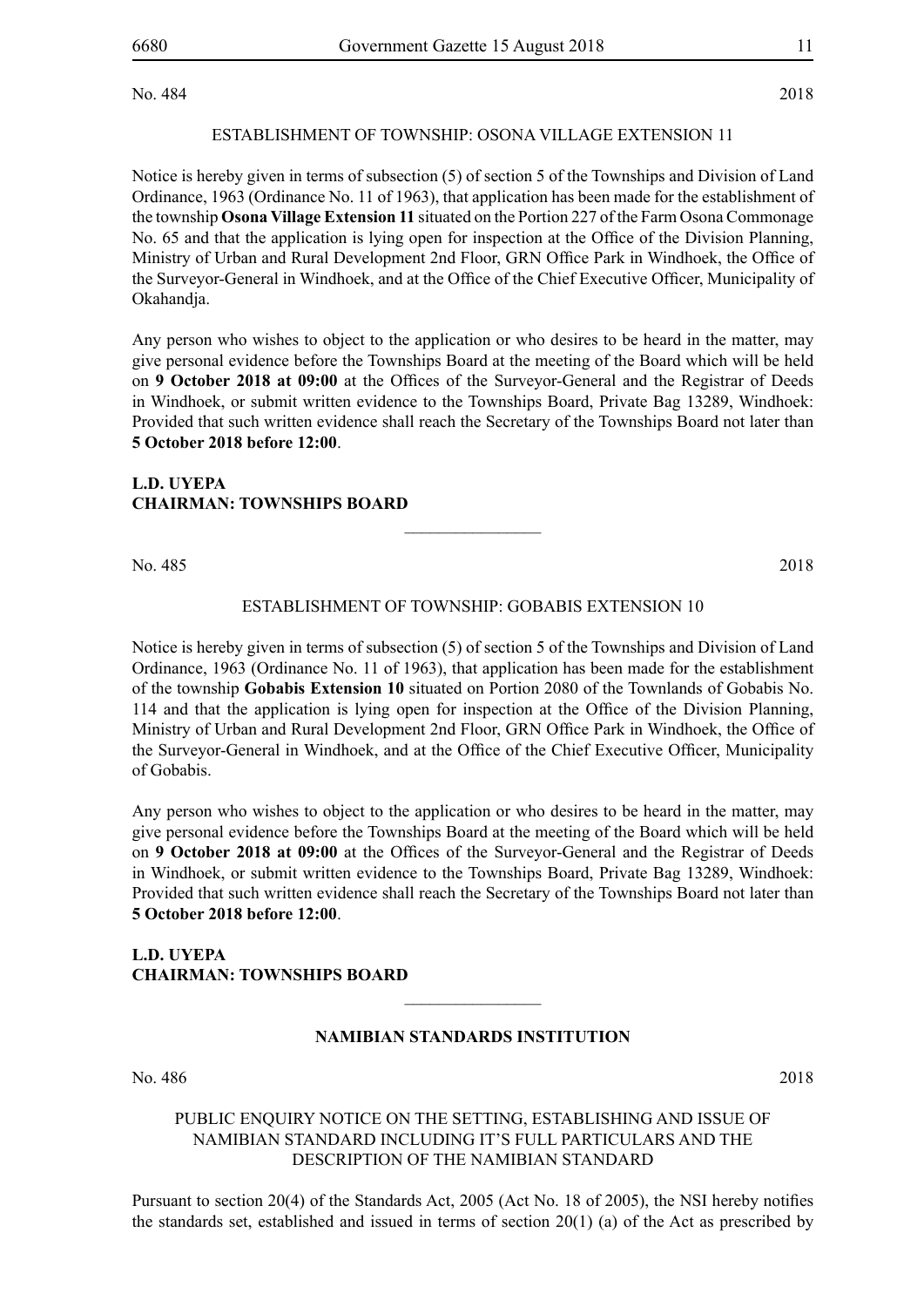Regulation 6 of the Standards Regulations: Standards Act, 2005, appearing in the schedule hereto, to be a Draft Namibian Standard (DNAMS) and is open for public comments for 30 days with effect from the date of publication of this notice.

#### **SCHEDULE**

| No. |                         | <b>Namibian Standard (NAMS)</b> Particulars and Description of the Namibian Standards |
|-----|-------------------------|---------------------------------------------------------------------------------------|
|     | Draft Namibian Standard | Standard regarding the marketing and commercial quality control<br>of Dates           |

#### **C.Wasserfall CHIEF EXECUTIVE OFFICER NAMIBIAN STANDARDS INSTITUTION** Windhoek, 24 July 2018

#### **NAMIBIAN STANDARDS INSTITUTION**

 $\overline{\phantom{a}}$  , where  $\overline{\phantom{a}}$ 

No. 487 2018

#### WITHDRAWAL OF NAMIBIAN STANDARD INCLUDING IT'S FULL PARTICULARS AND THE DESCRIPTION OF THE NAMIBIAN STANDARD

Pursuant to section 20(4) of the Standards Act, 2005 (Act No. 18 of 2005), the NSI hereby notifies the standards set, established and issued in terms of section 20(1)(a) of the Act as prescribed by Regulation 6 of the Standards Regulations: Standards Act, 2005, as published in Government Gazette No. 5425, General Notice No. 54, dated 14 March 2014, to be withdrawn as a Namibian Standard with effect from the date of publication of this notice.

#### **SCHEDULE**

| $^{\prime}$ No. | <b>Namibian Standards (NAMS)</b> | <b>Particulars and Description of the Namibian Standards</b>     |
|-----------------|----------------------------------|------------------------------------------------------------------|
|                 | NAMS/BS OHSAS 18001:2013         | Occupational Health and Safety Management Systems - Requirements |

#### **C. Wasserfall CHIEF EXECTUVICE OFFICER NAMIBIAN STANDARDS INSTITUTION** Windhoek, 26 July 2018

#### **NAMIBIAN STANDARDS INSTITUTION**

 $\frac{1}{2}$ 

#### No. 488 2018

#### NOTICE ON THE SETTING, ESTABLISHING AND ISSUE OF NAMIBIAN STANDARDS INCLUDING THEIR FULL PARTICULARS AND THE DESCRIPTION OF EACH OF THE NAMIBIAN STANDARDS

Pursuant to section 20(4) of the Standards Act, 2005 (Act No. 18 of 2005), the NSI hereby notifies the standards set, established and issued in terms of section  $20(1)(a)$  of the Act as prescribed by Regulation 6 of the Standards Regulations: Standards Act, 2005, appearing in the schedule hereto, to be Namibian Standards with effect from the publication of this notice.